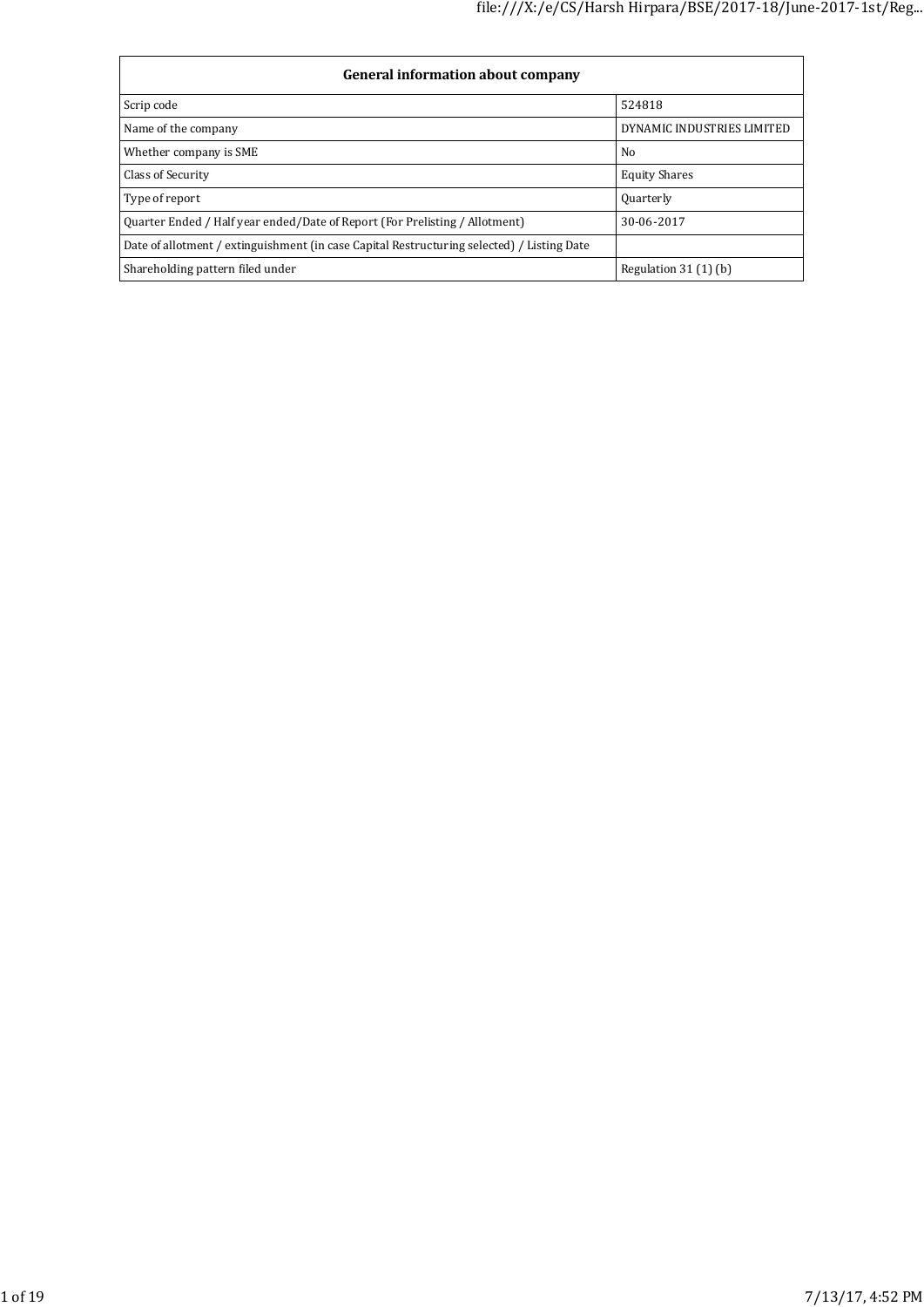| Sr. No. | <b>Particular</b>                                                                      | Yes/No |
|---------|----------------------------------------------------------------------------------------|--------|
|         | Whether the Listed Entity has issued any partly paid up shares?                        | No     |
|         | Whether the Listed Entity has issued any Convertible Securities?                       | No     |
| 3       | Whether the Listed Entity has issued any Warrants?                                     | No     |
| 4       | Whether the Listed Entity has any shares against which depository receipts are issued? | No     |
|         | Whether the Listed Entity has any shares in locked-in?                                 | No     |
| 6       | Whether any shares held by promoters are pledge or otherwise encumbered?               | No     |
|         | Whether company has equity shares with differential voting rights?                     | No     |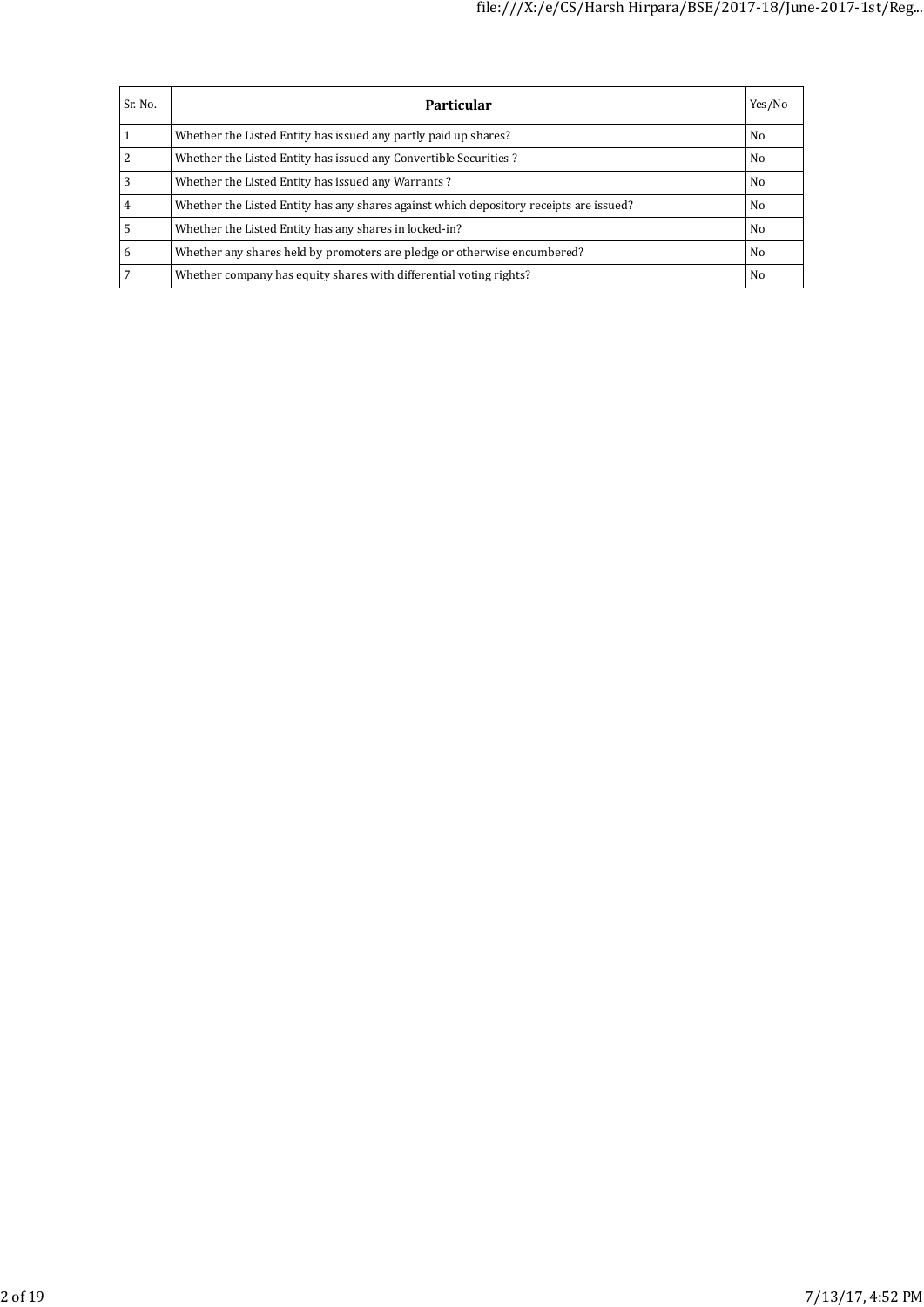|                 | Table I - Summary Statement holding of specified securities |                       |                           |                                                                                                         |                          |                                                  |                                                                  |                           |                       |         |          |
|-----------------|-------------------------------------------------------------|-----------------------|---------------------------|---------------------------------------------------------------------------------------------------------|--------------------------|--------------------------------------------------|------------------------------------------------------------------|---------------------------|-----------------------|---------|----------|
| Category of     | Nos. Of                                                     | No. of<br>fully paid  | No. Of<br>Partly<br>paid- | No. Of<br>shares                                                                                        | Total nos.<br>shares     | Shareholding<br>as a % of total<br>no. of shares | Number of Voting Rights held in each<br>class of securities (IX) |                           |                       |         |          |
| Category<br>(I) | shareholder                                                 | shareholders<br>(III) | up equity                 | up<br>equity                                                                                            | underlying<br>Depository | held (VII)<br>$=$                                | (calculated as<br>per SCRR,                                      | No of Voting (XIV) Rights |                       |         | Total as |
|                 | (II)                                                        |                       | held $(IV)$               | shares<br>shares<br>Receipts<br>$(IV)+(V)+$<br>As a $%$ of<br>held<br>(VI)<br>(VI)<br>(V)<br>$(A+B+C2)$ | 1957) (VIII)             | Class eg:<br>X                                   | Class<br>eg:y                                                    | Total                     | $a\%$ of<br>$(A+B+C)$ |         |          |
| (A)             | Promoter &<br>Promoter<br>Group                             | 11                    | 1513304                   |                                                                                                         |                          | 1513304                                          | 49.97                                                            | 1513304                   |                       | 1513304 | 49.97    |
| (B)             | Public                                                      | 2740                  | 1515196                   |                                                                                                         |                          | 1515196                                          | 50.03                                                            | 1515196                   |                       | 1515196 | 50.03    |
| (C)             | Non<br>Promoter-<br>Non Public                              |                       |                           |                                                                                                         |                          |                                                  |                                                                  |                           |                       |         |          |
| (C1)            | <b>Shares</b><br>underlying<br><b>DRs</b>                   |                       |                           |                                                                                                         |                          |                                                  |                                                                  |                           |                       |         |          |
| (C2)            | Shares held<br>by<br>Employee<br>Trusts                     |                       |                           |                                                                                                         |                          |                                                  |                                                                  |                           |                       |         |          |
|                 | Total                                                       | 2751                  | 3028500                   |                                                                                                         |                          | 3028500                                          | 100                                                              | 3028500                   |                       | 3028500 | 100      |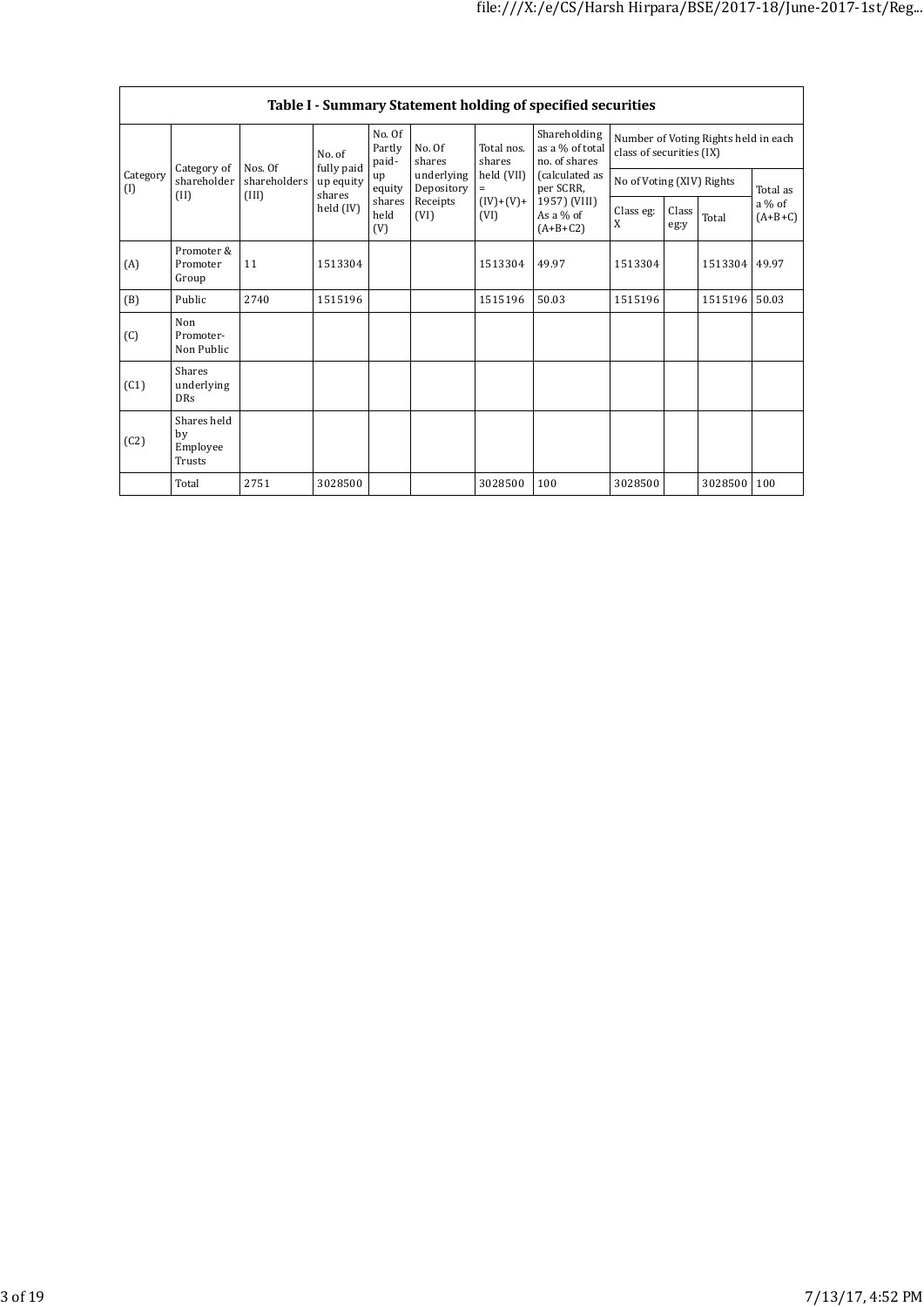|          | Table I - Summary Statement holding of specified securities                                                                                                               |                                                                |                                       |                                                          |                                                                                                              |                                               |                              |                                                                        |  |                                       |
|----------|---------------------------------------------------------------------------------------------------------------------------------------------------------------------------|----------------------------------------------------------------|---------------------------------------|----------------------------------------------------------|--------------------------------------------------------------------------------------------------------------|-----------------------------------------------|------------------------------|------------------------------------------------------------------------|--|---------------------------------------|
| Category | Category of<br>shareholder                                                                                                                                                | No. Of<br>Shares<br>Underlying<br>Outstanding                  | No. of<br><b>Shares</b><br>Underlying | No. Of<br>Shares<br>Underlying<br>Outstanding            | Shareholding,<br>as a $%$<br>assuming full<br>conversion of<br>convertible<br>securities (as<br>a percentage | Number of<br>Locked in<br>shares (XII)        |                              | Number of<br>Shares<br>pledged or<br>otherwise<br>encumbered<br>(XIII) |  | Number of<br>equity shares<br>held in |
| (1)      | convertible<br>Outstanding<br>(II)<br>convertible<br>securities<br>Warrants<br>securities<br>and No. Of<br>$(X_i)$<br>$(XI) =$<br>(X)<br>Warrants<br>$(Xi)$ (a)<br>$%$ of | of diluted<br>share capital)<br>$(VII)+(X)$ As a<br>$(A+B+C2)$ | No.<br>(a)                            | As a $%$<br>$\alpha$ f<br>total<br>Shares<br>held<br>(b) | No.<br>(a)                                                                                                   | As a $%$<br>of total<br>Shares<br>held<br>(b) | dematerialized<br>form (XIV) |                                                                        |  |                                       |
| (A)      | Promoter &<br>Promoter<br>Group                                                                                                                                           |                                                                |                                       |                                                          | 49.97                                                                                                        |                                               |                              |                                                                        |  | 1513304                               |
| (B)      | Public                                                                                                                                                                    |                                                                |                                       |                                                          | 50.03                                                                                                        |                                               |                              |                                                                        |  | 1393645                               |
| (C)      | Non<br>Promoter-<br>Non Public                                                                                                                                            |                                                                |                                       |                                                          |                                                                                                              |                                               |                              |                                                                        |  |                                       |
| (C1)     | <b>Shares</b><br>underlying<br><b>DRs</b>                                                                                                                                 |                                                                |                                       |                                                          |                                                                                                              |                                               |                              |                                                                        |  |                                       |
| (C2)     | Shares held<br>by<br>Employee<br>Trusts                                                                                                                                   |                                                                |                                       |                                                          |                                                                                                              |                                               |                              |                                                                        |  |                                       |
|          | Total                                                                                                                                                                     |                                                                |                                       |                                                          | 100                                                                                                          |                                               |                              |                                                                        |  | 2906949                               |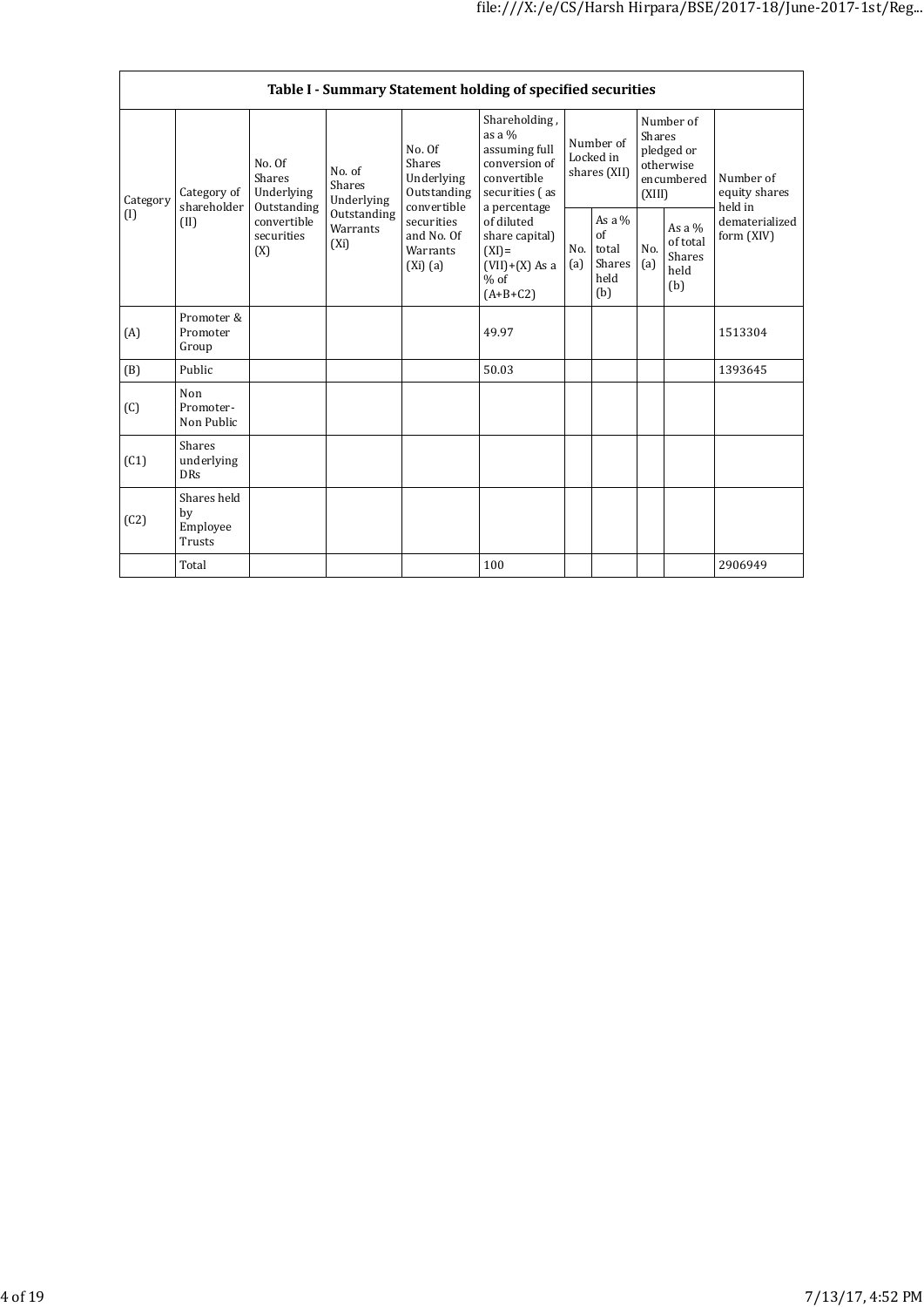$\overline{\phantom{a}}$ 

|                                                                                               | Table II - Statement showing shareholding pattern of the Promoter and Promoter Group                                |                                  |                     |                           |                          |                      |                                             |                               |                           |                                 |                           |  |
|-----------------------------------------------------------------------------------------------|---------------------------------------------------------------------------------------------------------------------|----------------------------------|---------------------|---------------------------|--------------------------|----------------------|---------------------------------------------|-------------------------------|---------------------------|---------------------------------|---------------------------|--|
|                                                                                               |                                                                                                                     |                                  | No. of<br>fully     | No. Of<br>Partly<br>paid- | No. Of<br>shares         | Total nos.<br>shares | Shareholding<br>as a $%$ of<br>total no. of | each class of securities (IX) |                           | Number of Voting Rights held in |                           |  |
| Sr.                                                                                           | Category & Name<br>of the<br>Shareholders (I)                                                                       | Nos. Of<br>shareholders<br>(III) | paid up<br>equity   | up<br>equity              | underlying<br>Depository | held (VII)<br>$=$    | shares<br>(calculated<br>as per SCRR,       |                               | No of Voting (XIV) Rights |                                 | Total<br>as a<br>% of     |  |
|                                                                                               |                                                                                                                     |                                  | shares<br>held (IV) | shares<br>held<br>(V)     | Receipts<br>(VI)         | $(IV)+(V)+$<br>(VI)  | 1957) (VIII)<br>As a % of<br>$(A+B+C2)$     | Class eg:<br>X                | Class<br>eg:y             | Total                           | Total<br>Voting<br>rights |  |
| A                                                                                             | Table II - Statement showing shareholding pattern of the Promoter and Promoter Group                                |                                  |                     |                           |                          |                      |                                             |                               |                           |                                 |                           |  |
| (1)                                                                                           | Indian                                                                                                              |                                  |                     |                           |                          |                      |                                             |                               |                           |                                 |                           |  |
| (a)                                                                                           | Individuals/Hindu<br>undivided Family                                                                               | 9                                | 1387786             |                           |                          | 1387786              | 45.82                                       | 1387786                       |                           | 1387786                         | 45.82                     |  |
| (d)                                                                                           | Any Other<br>(specify)                                                                                              | $\mathbf{1}$                     | 121738              |                           |                          | 121738               | 4.02                                        | 121738                        |                           | 121738                          | 4.02                      |  |
| Sub-Total<br>(A)(1)                                                                           |                                                                                                                     | 10                               | 1509524             |                           |                          | 1509524              | 49.84                                       | 1509524                       |                           | 1509524                         | 49.84                     |  |
| (2)                                                                                           | Foreign                                                                                                             |                                  |                     |                           |                          |                      |                                             |                               |                           |                                 |                           |  |
| (a)                                                                                           | Individuals<br>(NonResident<br>Individuals/<br>Foreign<br>Individuals)                                              | $\mathbf{1}$                     | 3780                |                           |                          | 3780                 | 0.12                                        | 3780                          |                           | 3780                            | 0.12                      |  |
| Sub-Total<br>(A)(2)                                                                           |                                                                                                                     | $\mathbf{1}$                     | 3780                |                           |                          | 3780                 | 0.12                                        | 3780                          |                           | 3780                            | 0.12                      |  |
| Total<br>Shareholding<br>of Promoter<br>and<br>Promoter<br>Group<br>$(A)=(A)$<br>$(1)+(A)(2)$ |                                                                                                                     | 11                               | 1513304             |                           |                          | 1513304              | 49.97                                       | 1513304                       |                           | 1513304                         | 49.97                     |  |
| B                                                                                             | Table III - Statement showing shareholding pattern of the Public shareholder                                        |                                  |                     |                           |                          |                      |                                             |                               |                           |                                 |                           |  |
| (1)                                                                                           | Institutions                                                                                                        |                                  |                     |                           |                          |                      |                                             |                               |                           |                                 |                           |  |
| (3)                                                                                           | Non-institutions                                                                                                    |                                  |                     |                           |                          |                      |                                             |                               |                           |                                 |                           |  |
| (a(i))                                                                                        | Individuals -<br>i.Individual<br>shareholders<br>holding nominal<br>share capital up to<br>Rs. 2 lakhs.             | 2540                             | 918172              |                           |                          | 918172               | 30.32                                       | 918172                        |                           | 918172                          | 30.32                     |  |
| (a(ii))                                                                                       | Individuals - ii.<br>Individual<br>shareholders<br>holding nominal<br>share capital in<br>excess of Rs. 2<br>lakhs. | 8                                | 391231              |                           |                          | 391231               | 12.92                                       | 391231                        |                           | 391231                          | 12.92                     |  |
| (e)                                                                                           | Any Other<br>(specify)                                                                                              | 192                              | 205793              |                           |                          | 205793               | 6.8                                         | 205793                        |                           | 205793                          | 6.8                       |  |
| Sub-Total<br>(B)(3)                                                                           |                                                                                                                     | 2740                             | 1515196             |                           |                          | 1515196              | 50.03                                       | 1515196                       |                           | 1515196                         | 50.03                     |  |
| Total Public<br>Shareholding<br>$(B)=(B)$<br>$(1)+(B)$<br>$(2)+(B)(3)$                        |                                                                                                                     | 2740                             | 1515196             |                           |                          | 1515196              | 50.03                                       | 1515196                       |                           | 1515196 50.03                   |                           |  |
| С                                                                                             | Table IV - Statement showing shareholding pattern of the Non Promoter- Non Public shareholder                       |                                  |                     |                           |                          |                      |                                             |                               |                           |                                 |                           |  |
| Total (<br>$A+B+C2$ )                                                                         |                                                                                                                     | 2751                             | 3028500             |                           |                          | 3028500              | 100                                         | 3028500                       |                           | 3028500                         | 100                       |  |
| Total $(A+B+C)$<br>$\mathcal{F}$                                                              |                                                                                                                     | 2751                             | 3028500             |                           |                          | 3028500              | 100                                         | 3028500                       |                           | 3028500 100                     |                           |  |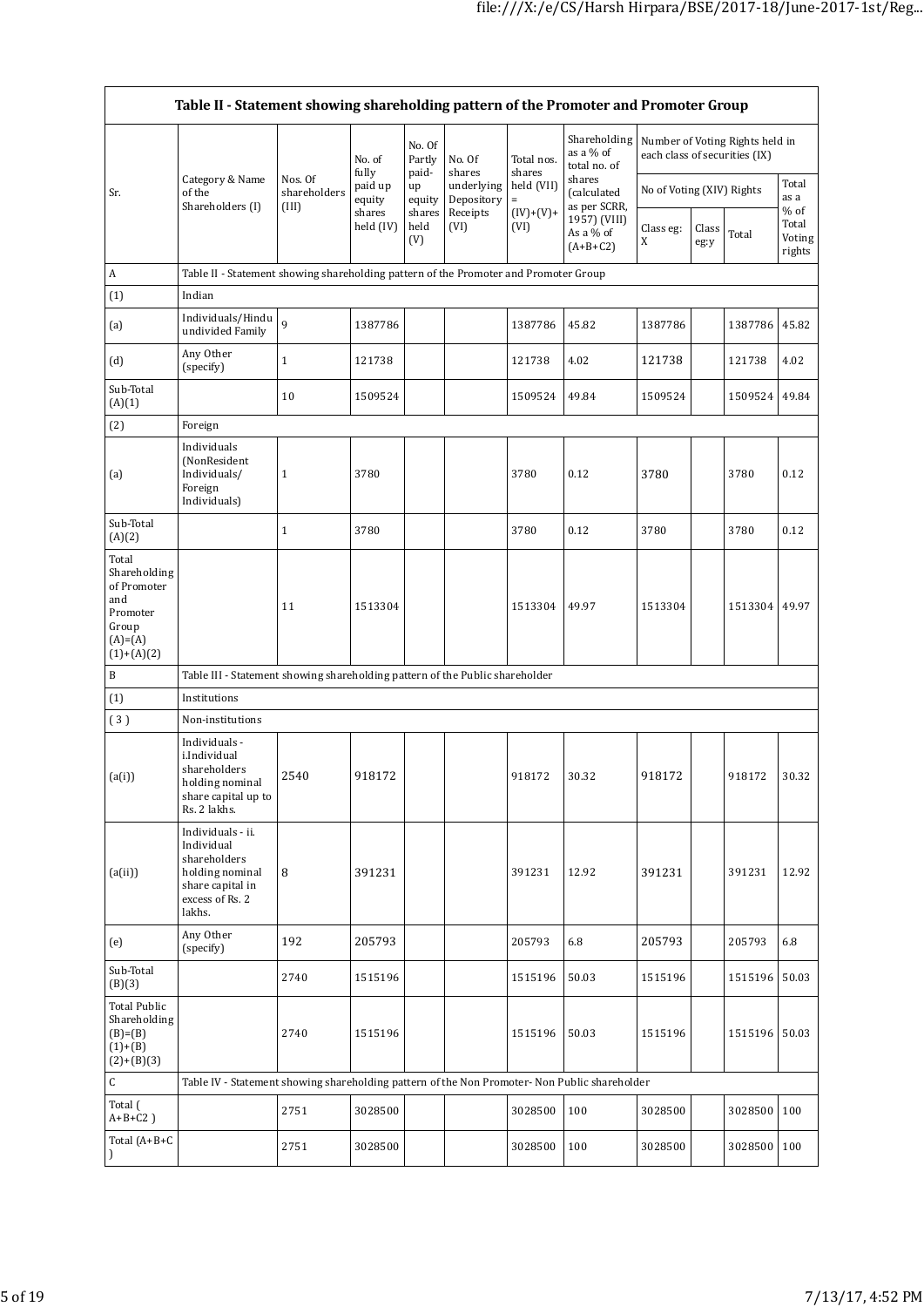|                                                                                         | Table II - Statement showing shareholding pattern of the Promoter and Promoter Group                                                                                                                                                                                                                                                                                                                                                                      |            |                                               |                                                                                               |                                            |                                        |                                                                               |  |                                       |
|-----------------------------------------------------------------------------------------|-----------------------------------------------------------------------------------------------------------------------------------------------------------------------------------------------------------------------------------------------------------------------------------------------------------------------------------------------------------------------------------------------------------------------------------------------------------|------------|-----------------------------------------------|-----------------------------------------------------------------------------------------------|--------------------------------------------|----------------------------------------|-------------------------------------------------------------------------------|--|---------------------------------------|
| Sr.                                                                                     | Shareholding, as<br>No. Of Shares<br>a % assuming<br>full conversion<br>Underlying<br>No. Of Shares<br>No. of Shares<br>of convertible<br>Outstanding<br>Underlying<br>Underlying<br>convertible<br>securities (as a<br>Outstanding<br>Outstanding<br>securities and<br>percentage of<br>convertible<br>Warrants<br>No. Of<br>diluted share<br>securities (X)<br>$(X_i)$<br>Warrants (Xi)<br>capital) (XI)=<br>(a)<br>$(VII)+(X)$ As a %<br>of $(A+B+C2)$ |            |                                               |                                                                                               |                                            | Number of<br>Locked in<br>shares (XII) | Number of<br><b>Shares</b><br>pledged or<br>otherwise<br>encumbered<br>(XIII) |  | Number of<br>equity shares<br>held in |
|                                                                                         |                                                                                                                                                                                                                                                                                                                                                                                                                                                           | No.<br>(a) | As a $%$<br>of total<br>Shares<br>held<br>(b) | No.<br>(a)                                                                                    | As a $%$<br>of total<br>Shares<br>held (b) | dematerialized<br>form (XIV)           |                                                                               |  |                                       |
| A                                                                                       |                                                                                                                                                                                                                                                                                                                                                                                                                                                           |            |                                               | Table II - Statement showing shareholding pattern of the Promoter and Promoter Group          |                                            |                                        |                                                                               |  |                                       |
| (1)                                                                                     | Indian                                                                                                                                                                                                                                                                                                                                                                                                                                                    |            |                                               |                                                                                               |                                            |                                        |                                                                               |  |                                       |
| (a)                                                                                     |                                                                                                                                                                                                                                                                                                                                                                                                                                                           |            |                                               | 45.82                                                                                         |                                            |                                        |                                                                               |  | 1387786                               |
| (d)                                                                                     |                                                                                                                                                                                                                                                                                                                                                                                                                                                           |            |                                               | 4.02                                                                                          |                                            |                                        |                                                                               |  | 121738                                |
| Sub-Total<br>(A)(1)                                                                     |                                                                                                                                                                                                                                                                                                                                                                                                                                                           |            |                                               | 49.84                                                                                         |                                            |                                        |                                                                               |  | 1509524                               |
| (2)                                                                                     | Foreign                                                                                                                                                                                                                                                                                                                                                                                                                                                   |            |                                               |                                                                                               |                                            |                                        |                                                                               |  |                                       |
| (a)                                                                                     |                                                                                                                                                                                                                                                                                                                                                                                                                                                           |            |                                               | 0.12                                                                                          |                                            |                                        |                                                                               |  | 3780                                  |
| Sub-Total<br>(A)(2)                                                                     |                                                                                                                                                                                                                                                                                                                                                                                                                                                           |            |                                               | 0.12                                                                                          |                                            |                                        |                                                                               |  | 3780                                  |
| Total<br>Shareholding<br>of Promoter<br>and Promoter<br>Group $(A)=(A)$<br>$(1)+(A)(2)$ |                                                                                                                                                                                                                                                                                                                                                                                                                                                           |            |                                               | 49.97                                                                                         |                                            |                                        |                                                                               |  | 1513304                               |
| $\, {\bf B}$                                                                            |                                                                                                                                                                                                                                                                                                                                                                                                                                                           |            |                                               | Table III - Statement showing shareholding pattern of the Public shareholder                  |                                            |                                        |                                                                               |  |                                       |
| (1)                                                                                     | Institutions                                                                                                                                                                                                                                                                                                                                                                                                                                              |            |                                               |                                                                                               |                                            |                                        |                                                                               |  |                                       |
| (3)                                                                                     | Non-institutions                                                                                                                                                                                                                                                                                                                                                                                                                                          |            |                                               |                                                                                               |                                            |                                        |                                                                               |  |                                       |
| (a(i))                                                                                  |                                                                                                                                                                                                                                                                                                                                                                                                                                                           |            |                                               | 30.32                                                                                         |                                            |                                        |                                                                               |  | 796621                                |
| (a(ii))                                                                                 |                                                                                                                                                                                                                                                                                                                                                                                                                                                           |            |                                               | 12.92                                                                                         |                                            |                                        |                                                                               |  | 391231                                |
| (e)                                                                                     |                                                                                                                                                                                                                                                                                                                                                                                                                                                           |            |                                               | 6.8                                                                                           |                                            |                                        |                                                                               |  | 205793                                |
| Sub-Total<br>(B)(3)                                                                     |                                                                                                                                                                                                                                                                                                                                                                                                                                                           |            |                                               | 50.03                                                                                         |                                            |                                        |                                                                               |  | 1393645                               |
| <b>Total Public</b><br>Shareholding<br>$(B)=(B)$<br>$(1)+(B)$<br>$(2)+(B)(3)$           |                                                                                                                                                                                                                                                                                                                                                                                                                                                           |            |                                               | 50.03                                                                                         |                                            |                                        |                                                                               |  | 1393645                               |
| C                                                                                       |                                                                                                                                                                                                                                                                                                                                                                                                                                                           |            |                                               | Table IV - Statement showing shareholding pattern of the Non Promoter- Non Public shareholder |                                            |                                        |                                                                               |  |                                       |
| Total (<br>$A+B+C2$ )                                                                   |                                                                                                                                                                                                                                                                                                                                                                                                                                                           |            |                                               | 100                                                                                           |                                            |                                        |                                                                               |  | 2906949                               |
| Total $(A+B+C)$                                                                         |                                                                                                                                                                                                                                                                                                                                                                                                                                                           |            |                                               | 100                                                                                           |                                            |                                        |                                                                               |  | 2906949                               |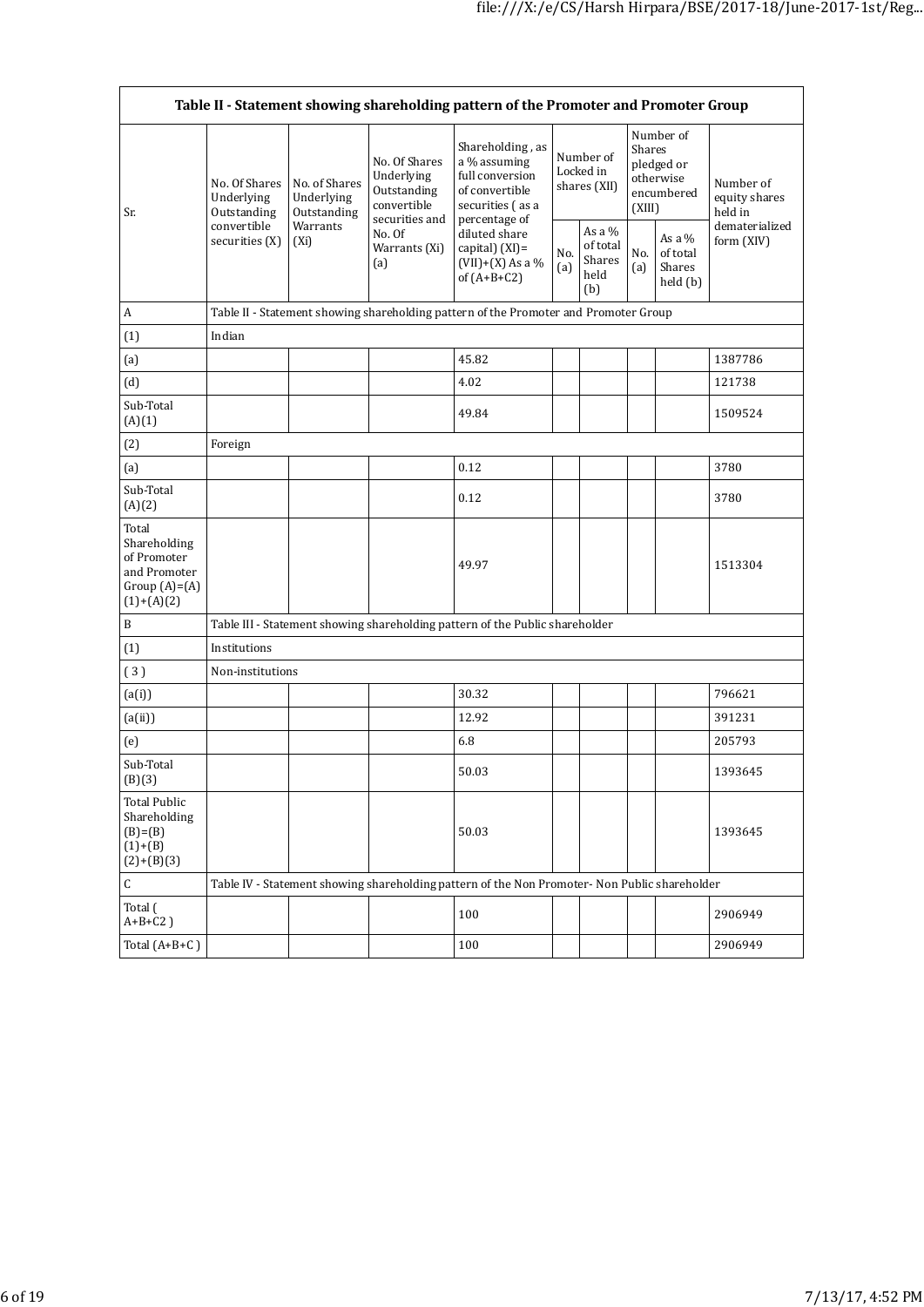|                                                                                                                                                                                             | Individuals/Hindu undivided Family |                     |                       |                |                    |                           |                        |  |
|---------------------------------------------------------------------------------------------------------------------------------------------------------------------------------------------|------------------------------------|---------------------|-----------------------|----------------|--------------------|---------------------------|------------------------|--|
| Searial No.                                                                                                                                                                                 | $\mathbf{1}$                       | 2                   | $\overline{3}$        | $\overline{4}$ | 5                  | 6                         | $\sqrt{7}$             |  |
| Name of the<br>Shareholders (I)                                                                                                                                                             | Harin D<br>Mamlatdarna             | Deepak N<br>Chokshi | Maya H<br>Mamlatdarna | Dinesh J Jain  | Ronak D<br>Chokshi | <b>Bimal D</b><br>Chokshi | Asita H<br>Mamlatdarna |  |
| PAN (II)                                                                                                                                                                                    | AGAPM9759Q                         | ACOPC5387L          | AAXPM0658B            | ABNPJ6717D     | AALPC4612P         | ACOPC5388F                | AGAPM9754D             |  |
| No. of fully paid<br>up equity shares<br>held (IV)                                                                                                                                          | 347780                             | 284572              | 211247                | 99136          | 99086              | 93657                     | 88285                  |  |
| No. Of Partly<br>paid-up equity<br>shares held (V)                                                                                                                                          |                                    |                     |                       |                |                    |                           |                        |  |
| No. Of shares<br>underlying<br>Depository<br>Receipts (VI)                                                                                                                                  |                                    |                     |                       |                |                    |                           |                        |  |
| Total nos. shares<br>held $(VII) =$<br>$(IV)+(V)+(VI)$                                                                                                                                      | 347780                             | 284572              | 211247                | 99136          | 99086              | 93657                     | 88285                  |  |
| Shareholding as a<br>% of total no. of<br>shares (calculated<br>as per SCRR,<br>1957) (VIII) As a<br>% of $(A+B+C2)$                                                                        | 11.48                              | 9.4                 | 6.98                  | 3.27           | 3.27               | 3.09                      | 2.92                   |  |
| Number of Voting Rights held in each class of securities (IX)                                                                                                                               |                                    |                     |                       |                |                    |                           |                        |  |
| Class eg:X                                                                                                                                                                                  | 347780                             | 284572              | 211247                | 99136          | 99086              | 93657                     | 88285                  |  |
| Class eg:y                                                                                                                                                                                  |                                    |                     |                       |                |                    |                           |                        |  |
| Total                                                                                                                                                                                       | 347780                             | 284572              | 211247                | 99136          | 99086              | 93657                     | 88285                  |  |
| Total as a % of<br><b>Total Voting rights</b>                                                                                                                                               | 11.48                              | 9.4                 | 6.98                  | 3.27           | 3.27               | 3.09                      | 2.92                   |  |
| No. Of Shares<br>Underlying<br>Outstanding<br>convertible<br>securities (X)                                                                                                                 |                                    |                     |                       |                |                    |                           |                        |  |
| No. of Shares<br>Underlying<br>Outstanding<br>Warrants (Xi)                                                                                                                                 |                                    |                     |                       |                |                    |                           |                        |  |
| No. Of Shares<br>Underlying<br>Outstanding<br>convertible<br>securities and No.<br>Of Warrants (Xi)<br>(a)                                                                                  |                                    |                     |                       |                |                    |                           |                        |  |
| Shareholding, as<br>a % assuming full<br>conversion of<br>convertible<br>securities (as a<br>percentage of<br>diluted share<br>capital) $(XI)$ =<br>$(VII)+(Xi)(a) As a$<br>% of $(A+B+C2)$ | 11.48                              | 9.4                 | 6.98                  | 3.27           | 3.27               | 3.09                      | 2.92                   |  |
| Number of Locked in shares (XII)                                                                                                                                                            |                                    |                     |                       |                |                    |                           |                        |  |
| No. (a)                                                                                                                                                                                     |                                    |                     |                       |                |                    |                           |                        |  |
| As a % of total<br>Shares held (b)                                                                                                                                                          |                                    |                     |                       |                |                    |                           |                        |  |
| Number of Shares pledged or otherwise encumbered (XIII)                                                                                                                                     |                                    |                     |                       |                |                    |                           |                        |  |
| No. (a)                                                                                                                                                                                     |                                    |                     |                       |                |                    |                           |                        |  |
| As a % of total<br>Shares held (b)                                                                                                                                                          |                                    |                     |                       |                |                    |                           |                        |  |
| Number of equity<br>shares held in<br>dematerialized<br>form (XIV)                                                                                                                          | 347780                             | 284572              | 211247                | 99136          | 99086              | 93657                     | 88285                  |  |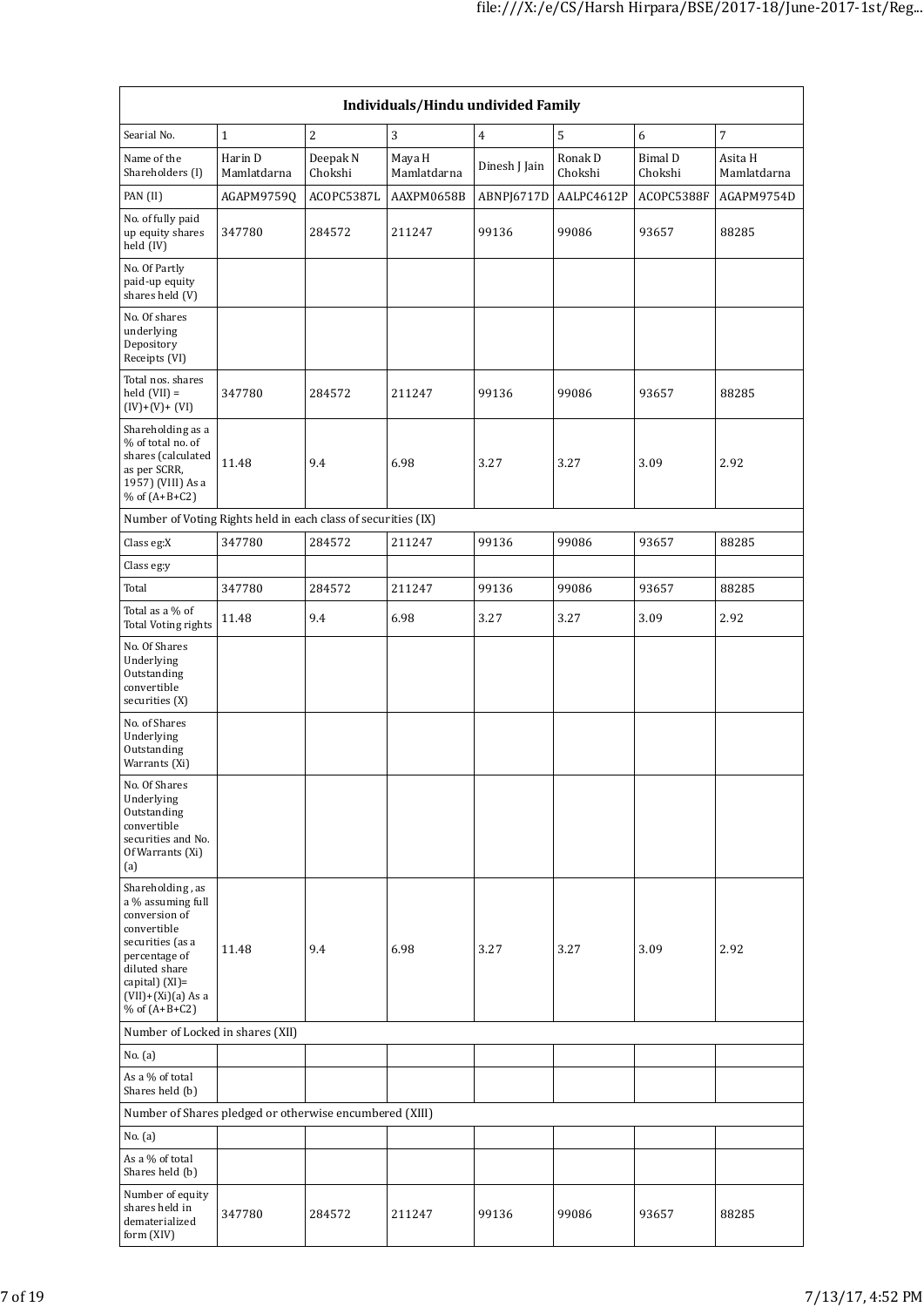| Reason for not providing PAN    |  |  |  |  |  |  |  |
|---------------------------------|--|--|--|--|--|--|--|
| Reason for not<br>providing PAN |  |  |  |  |  |  |  |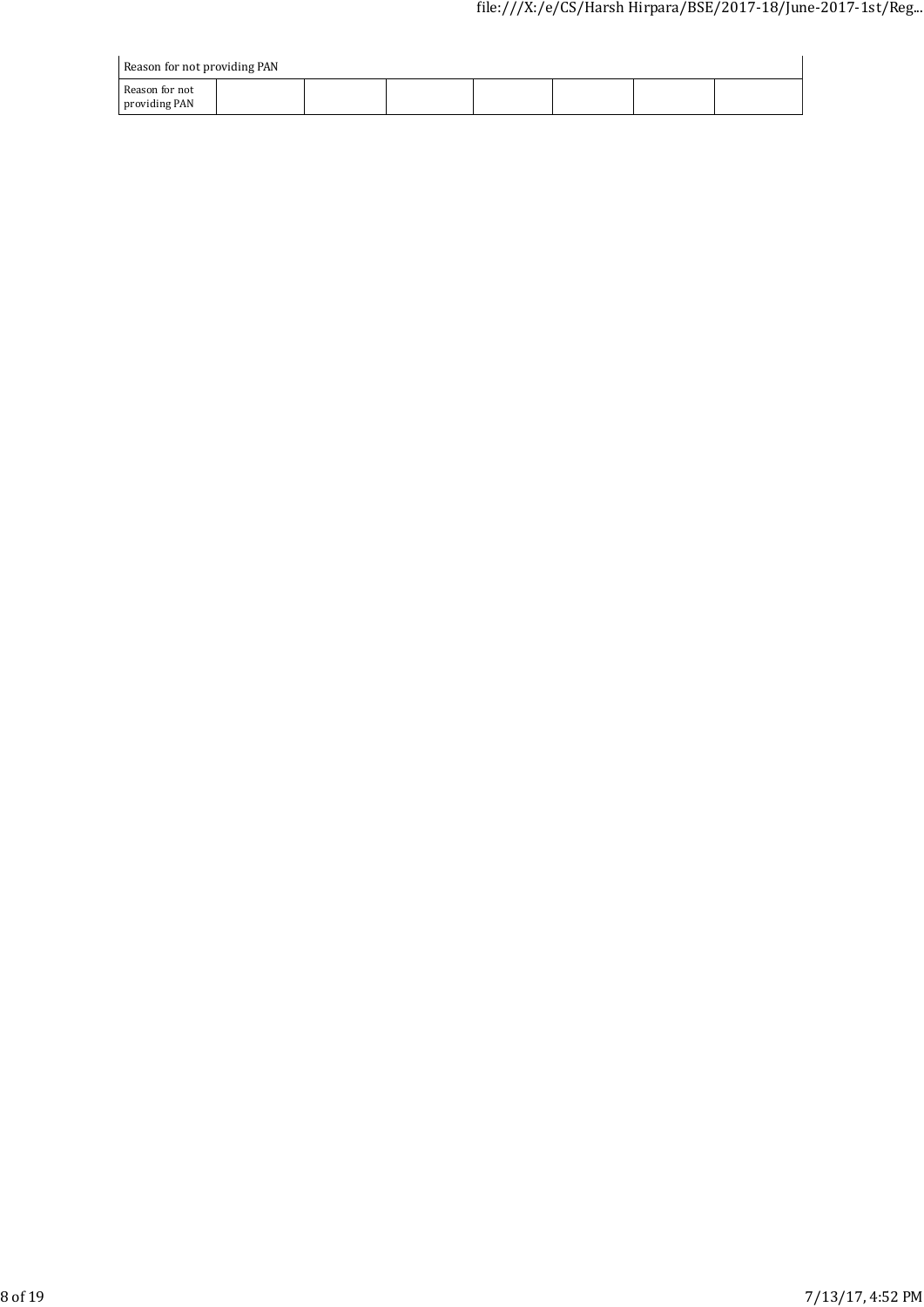| Individuals/Hindu undivided Family                                                                                                                                                          |                                                               |                     |                       |  |  |
|---------------------------------------------------------------------------------------------------------------------------------------------------------------------------------------------|---------------------------------------------------------------|---------------------|-----------------------|--|--|
| Searial No.                                                                                                                                                                                 | $\, 8$                                                        | 9                   |                       |  |  |
| Name of the<br>Shareholders (I)                                                                                                                                                             | Beenaben D Chokshi                                            | Mansi H Mamlatdarna | Click here to go back |  |  |
| PAN (II)                                                                                                                                                                                    | AALPC4588Q                                                    | AFEPM7949D          | Total                 |  |  |
| No. of fully paid<br>up equity shares<br>held (IV)                                                                                                                                          | 85937                                                         | 78086               | 1387786               |  |  |
| No. Of Partly<br>paid-up equity<br>shares held (V)                                                                                                                                          |                                                               |                     |                       |  |  |
| No. Of shares<br>underlying<br>Depository<br>Receipts (VI)                                                                                                                                  |                                                               |                     |                       |  |  |
| Total nos. shares<br>held $(VII)$ =<br>$(IV)+(V)+(VI)$                                                                                                                                      | 85937                                                         | 78086               | 1387786               |  |  |
| Shareholding as a<br>% of total no. of<br>shares (calculated<br>as per SCRR,<br>1957) (VIII) As a<br>% of $(A+B+C2)$                                                                        | 2.84                                                          | 2.58                | 45.82                 |  |  |
|                                                                                                                                                                                             | Number of Voting Rights held in each class of securities (IX) |                     |                       |  |  |
| Class eg:X                                                                                                                                                                                  | 85937                                                         | 78086               | 1387786               |  |  |
| Class eg:y                                                                                                                                                                                  |                                                               |                     |                       |  |  |
| Total                                                                                                                                                                                       | 85937                                                         | 78086               | 1387786               |  |  |
| Total as a % of<br>Total Voting rights                                                                                                                                                      | 2.84                                                          | 2.58                | 45.82                 |  |  |
| No. Of Shares<br>Underlying<br>Outstanding<br>convertible<br>securities (X)                                                                                                                 |                                                               |                     |                       |  |  |
| No. of Shares<br>Underlying<br>Outstanding<br>Warrants (Xi)                                                                                                                                 |                                                               |                     |                       |  |  |
| No. Of Shares<br>Underlying<br>Outstanding<br>convertible<br>securities and No.<br>Of Warrants (Xi)<br>(a)                                                                                  |                                                               |                     |                       |  |  |
| Shareholding, as<br>a % assuming full<br>conversion of<br>convertible<br>securities (as a<br>percentage of<br>diluted share<br>capital $)(XI)$ =<br>$(VII)+(Xi)(a)$ As a<br>% of $(A+B+C2)$ | 2.84                                                          | 2.58                | 45.82                 |  |  |
| Number of Locked in shares (XII)                                                                                                                                                            |                                                               |                     |                       |  |  |
| No. (a)                                                                                                                                                                                     |                                                               |                     |                       |  |  |
| As a % of total<br>Shares held (b)                                                                                                                                                          |                                                               |                     |                       |  |  |
|                                                                                                                                                                                             | Number of Shares pledged or otherwise encumbered (XIII)       |                     |                       |  |  |
| No. (a)                                                                                                                                                                                     |                                                               |                     |                       |  |  |
| As a % of total<br>Shares held (b)                                                                                                                                                          |                                                               |                     |                       |  |  |
| Number of equity<br>shares held in<br>dematerialized<br>form (XIV)                                                                                                                          | 85937                                                         | 78086               | 1387786               |  |  |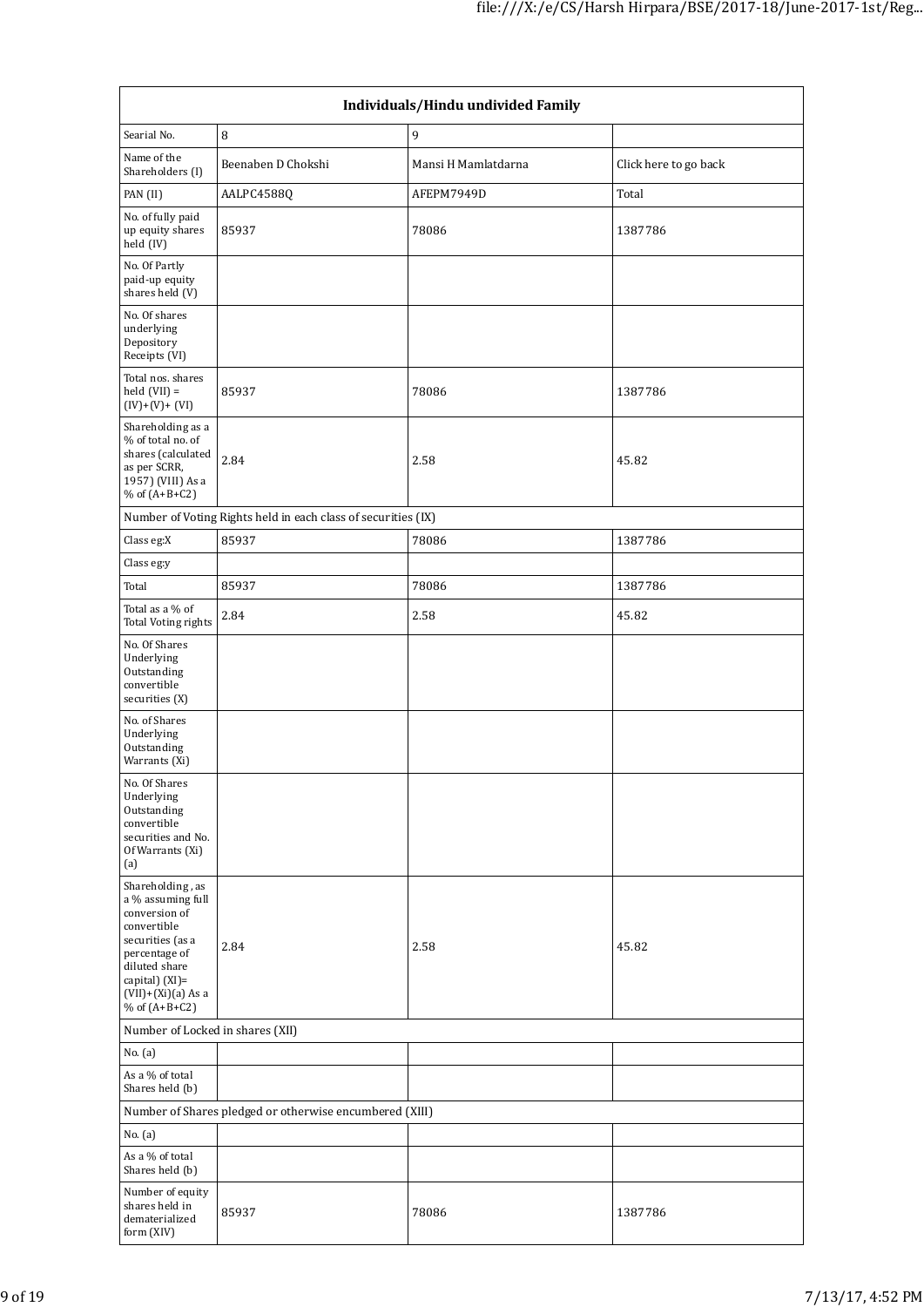| Reason for not providing PAN    |  |  |  |  |  |  |
|---------------------------------|--|--|--|--|--|--|
| Reason for not<br>providing PAN |  |  |  |  |  |  |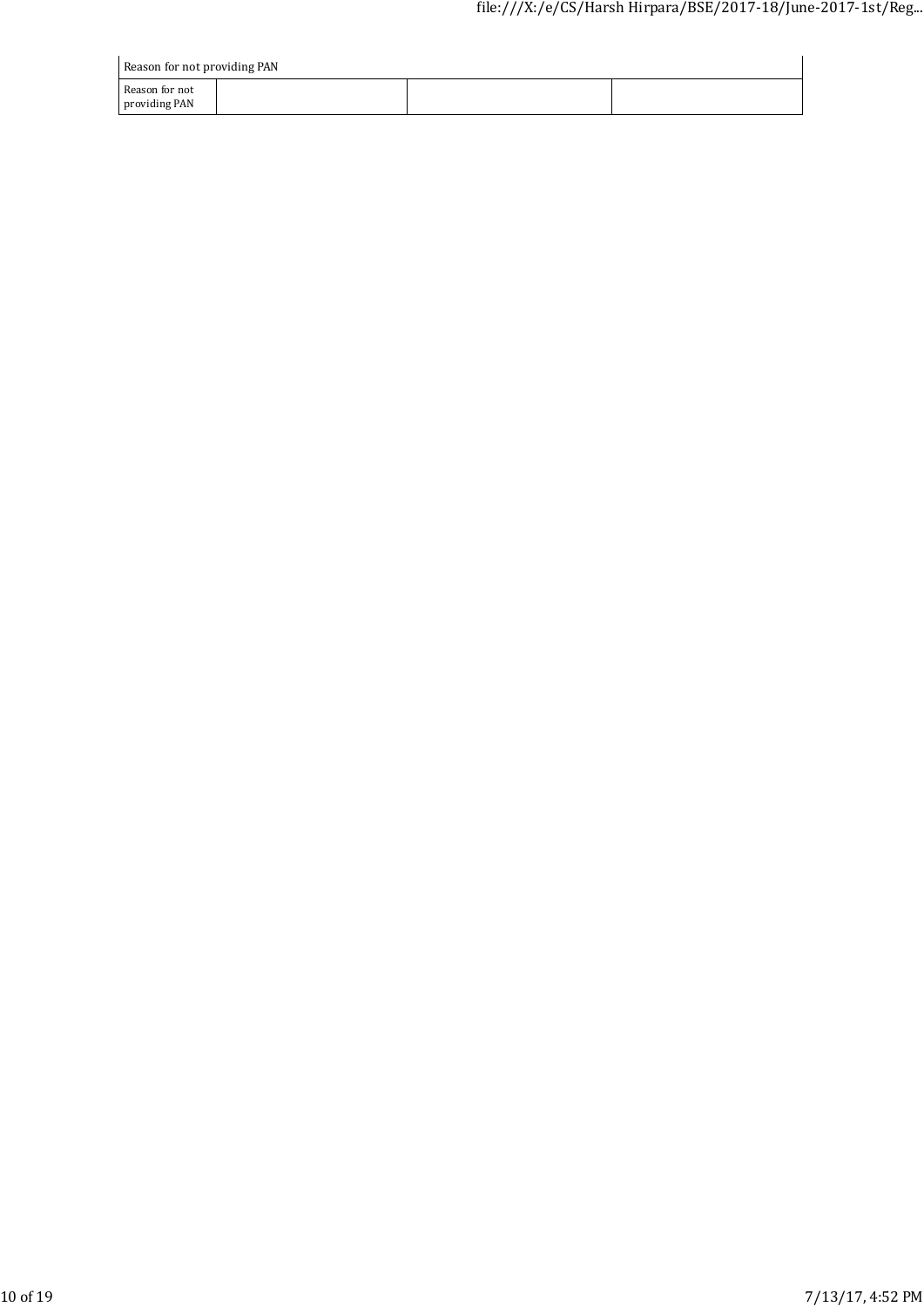| Any Other (specify)                                                                                                                                                                  |                                                               |                       |  |  |  |  |
|--------------------------------------------------------------------------------------------------------------------------------------------------------------------------------------|---------------------------------------------------------------|-----------------------|--|--|--|--|
| Searial No.                                                                                                                                                                          | $\mathbf{1}$                                                  |                       |  |  |  |  |
| Category                                                                                                                                                                             | <b>Bodies Corporate</b>                                       | Click here to go back |  |  |  |  |
| Name of the<br>Shareholders (I)                                                                                                                                                      | Ornet Intermediates Ltd                                       |                       |  |  |  |  |
| PAN (II)                                                                                                                                                                             | AAACO2744E                                                    | Total                 |  |  |  |  |
| No. of the<br>Shareholders (I)                                                                                                                                                       | $\mathbf{1}$                                                  | $\mathbf 1$           |  |  |  |  |
| No. of fully paid<br>up equity shares<br>held (IV)                                                                                                                                   | 121738                                                        | 121738                |  |  |  |  |
| No. Of Partly<br>paid-up equity<br>shares held (V)                                                                                                                                   |                                                               |                       |  |  |  |  |
| No. Of shares<br>underlying<br>Depository<br>Receipts (VI)                                                                                                                           |                                                               |                       |  |  |  |  |
| Total nos. shares<br>held $(VII)$ =<br>$(IV)+(V)+(VI)$                                                                                                                               | 121738                                                        | 121738                |  |  |  |  |
| Shareholding as a<br>% of total no. of<br>shares (calculated<br>as per SCRR,<br>1957) (VIII) As a<br>% of $(A+B+C2)$                                                                 | 4.02                                                          | 4.02                  |  |  |  |  |
|                                                                                                                                                                                      | Number of Voting Rights held in each class of securities (IX) |                       |  |  |  |  |
| Class eg: X                                                                                                                                                                          | 121738                                                        | 121738                |  |  |  |  |
| Class eg:y                                                                                                                                                                           |                                                               |                       |  |  |  |  |
| Total                                                                                                                                                                                | 121738                                                        | 121738                |  |  |  |  |
| Total as a % of<br>Total Voting rights                                                                                                                                               | 4.02                                                          | 4.02                  |  |  |  |  |
| No. Of Shares<br>Underlying<br>Outstanding<br>convertible<br>securities (X)                                                                                                          |                                                               |                       |  |  |  |  |
| No. of Shares<br>Underlying<br>Outstanding<br>Warrants (Xi)                                                                                                                          |                                                               |                       |  |  |  |  |
| No. Of Shares<br>Underlying<br>Outstanding<br>convertible<br>securities and No.<br>Of Warrants (Xi)<br>(a)                                                                           |                                                               |                       |  |  |  |  |
| Shareholding, as<br>a % assuming full<br>conversion of<br>convertible<br>securities (as a<br>percentage of<br>diluted share<br>capital) (XI)=<br>$(VII)+(X)$ As a %<br>of $(A+B+C2)$ | 4.02                                                          | 4.02                  |  |  |  |  |
| Number of Locked in shares (XII)                                                                                                                                                     |                                                               |                       |  |  |  |  |
| No. (a)                                                                                                                                                                              |                                                               |                       |  |  |  |  |
| As a % of total<br>Shares held (b)                                                                                                                                                   |                                                               |                       |  |  |  |  |
|                                                                                                                                                                                      | Number of Shares pledged or otherwise encumbered (XIII)       |                       |  |  |  |  |
| No. (a)                                                                                                                                                                              |                                                               |                       |  |  |  |  |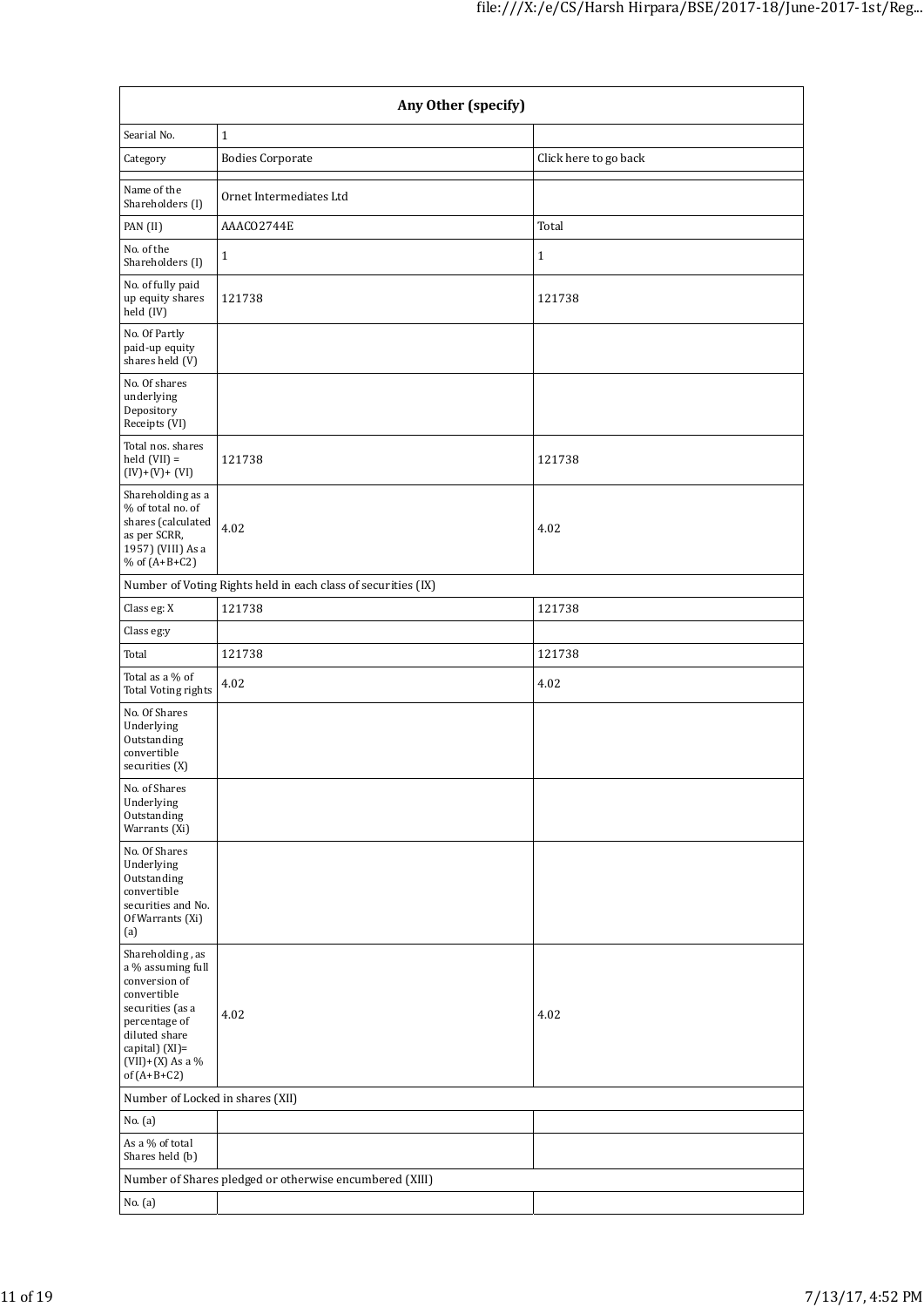| As a % of total<br>Shares held (b)                                 |        |        |
|--------------------------------------------------------------------|--------|--------|
| Number of equity<br>shares held in<br>dematerialized<br>form (XIV) | 121738 | 121738 |
| Reason for not<br>providing PAN                                    |        |        |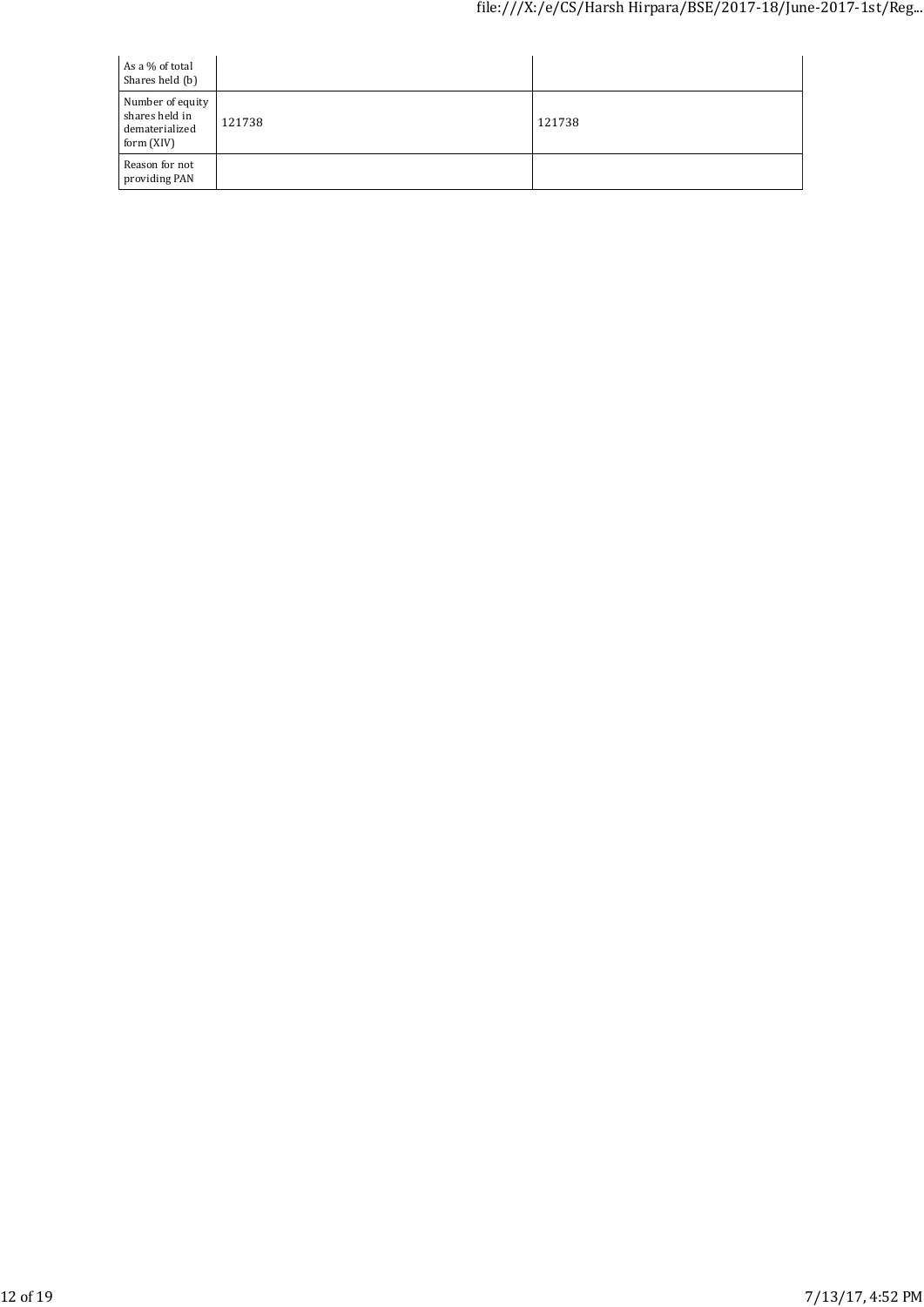| Individuals (NonResident Individuals/ Foreign Individuals)                                                                                                                           |                                                               |                       |  |  |  |  |
|--------------------------------------------------------------------------------------------------------------------------------------------------------------------------------------|---------------------------------------------------------------|-----------------------|--|--|--|--|
| Searial No.                                                                                                                                                                          | $\mathbf{1}$                                                  |                       |  |  |  |  |
| Name of the<br>Shareholders (I)                                                                                                                                                      | Chandresh D Mamlatdarna                                       | Click here to go back |  |  |  |  |
| PAN (II)                                                                                                                                                                             | ALFPM2301Q                                                    | Total                 |  |  |  |  |
| No. of fully paid<br>up equity shares<br>held (IV)                                                                                                                                   | 3780                                                          | 3780                  |  |  |  |  |
| No. Of Partly<br>paid-up equity<br>shares held (V)                                                                                                                                   |                                                               |                       |  |  |  |  |
| No. Of shares<br>underlying<br>Depository<br>Receipts (VI)                                                                                                                           |                                                               |                       |  |  |  |  |
| Total nos. shares<br>held $(VII) =$<br>$(IV)+(V)+(VI)$                                                                                                                               | 3780                                                          | 3780                  |  |  |  |  |
| Shareholding as a<br>% of total no. of<br>shares (calculated<br>as per SCRR,<br>1957) (VIII) As a<br>% of $(A+B+C2)$                                                                 | 0.12                                                          | 0.12                  |  |  |  |  |
|                                                                                                                                                                                      | Number of Voting Rights held in each class of securities (IX) |                       |  |  |  |  |
| Class eg: X                                                                                                                                                                          | 3780                                                          | 3780                  |  |  |  |  |
| Class eg:y                                                                                                                                                                           |                                                               |                       |  |  |  |  |
| Total                                                                                                                                                                                | 3780                                                          | 3780                  |  |  |  |  |
| Total as a % of<br><b>Total Voting rights</b>                                                                                                                                        | 0.12                                                          | 0.12                  |  |  |  |  |
| No. Of Shares<br>Underlying<br>Outstanding<br>convertible<br>securities (X)                                                                                                          |                                                               |                       |  |  |  |  |
| No. of Shares<br>Underlying<br>Outstanding<br>Warrants (Xi)                                                                                                                          |                                                               |                       |  |  |  |  |
| No. Of Shares<br>Underlying<br>Outstanding<br>convertible<br>securities and No.<br>Of Warrants (Xi)<br>(a)                                                                           |                                                               |                       |  |  |  |  |
| Shareholding, as<br>a % assuming full<br>conversion of<br>convertible<br>securities (as a<br>percentage of<br>diluted share<br>capital) (XI)=<br>$(VII)+(X)$ As a %<br>of $(A+B+C2)$ | 0.12                                                          | 0.12                  |  |  |  |  |
| Number of Locked in shares (XII)                                                                                                                                                     |                                                               |                       |  |  |  |  |
| No. (a)                                                                                                                                                                              |                                                               |                       |  |  |  |  |
| As a % of total<br>Shares held (b)                                                                                                                                                   |                                                               |                       |  |  |  |  |
| Number of Shares pledged or otherwise encumbered (XIII)                                                                                                                              |                                                               |                       |  |  |  |  |
| No. (a)                                                                                                                                                                              |                                                               |                       |  |  |  |  |
| As a % of total<br>Shares held (b)                                                                                                                                                   |                                                               |                       |  |  |  |  |
| Number of equity<br>shares held in<br>dematerialized<br>form (XIV)                                                                                                                   | 3780                                                          | 3780                  |  |  |  |  |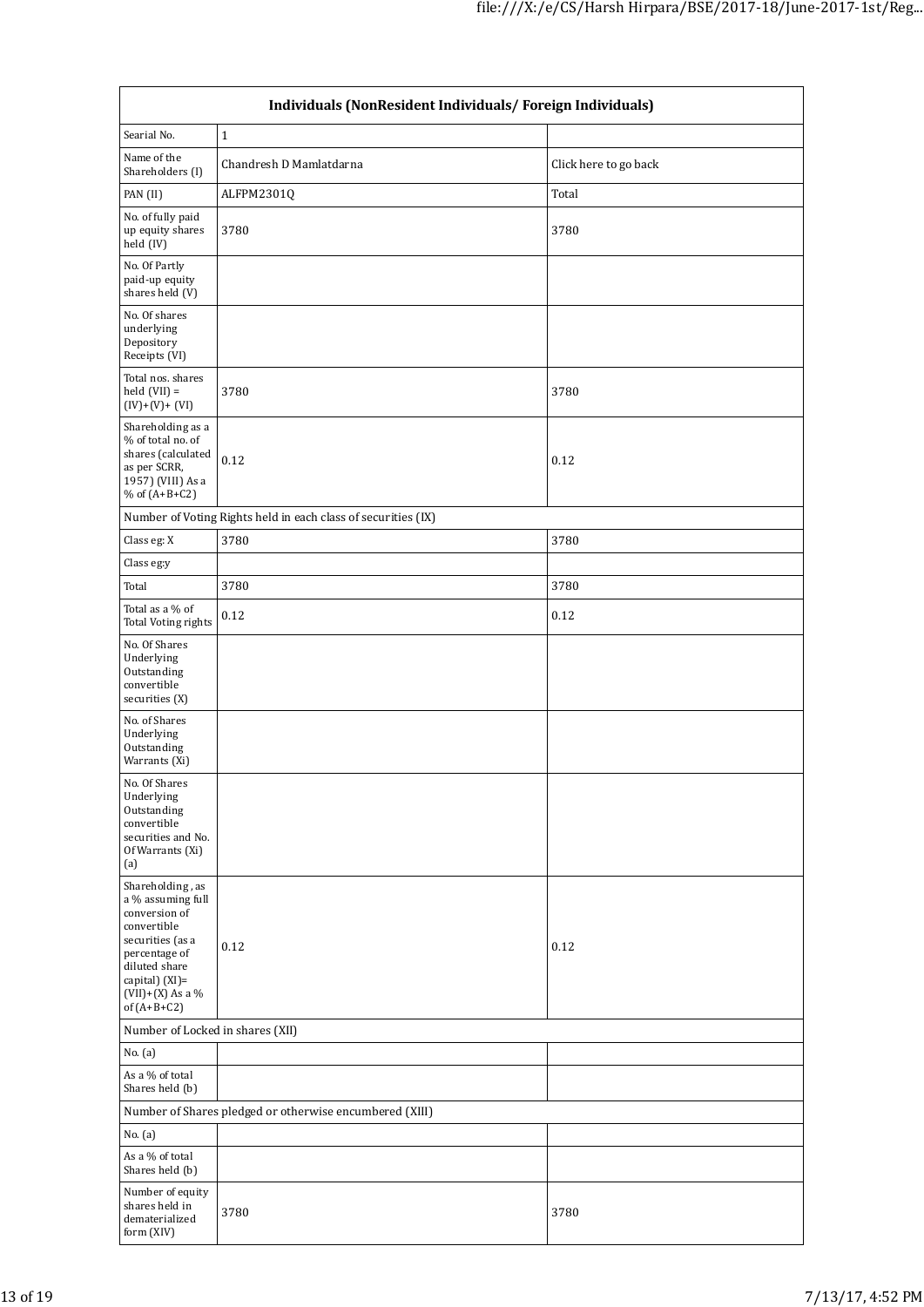| Reason for not providing PAN    |  |  |  |  |  |
|---------------------------------|--|--|--|--|--|
| Reason for not<br>providing PAN |  |  |  |  |  |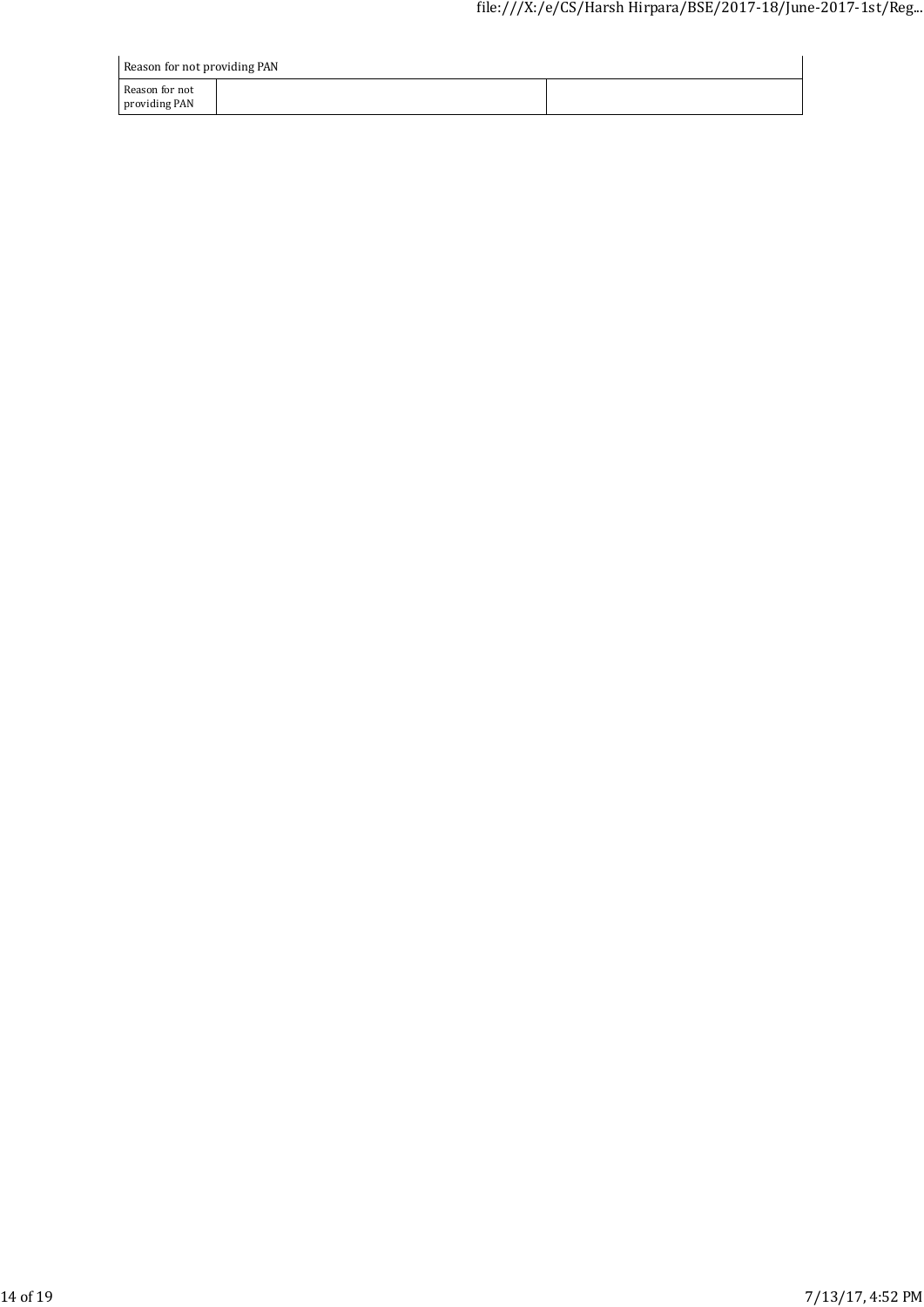| Individuals - ii. Individual shareholders holding nominal share capital in excess of Rs. 2 lakhs.                                                                                    |                   |                                                               |                          |                  |                   |                  |
|--------------------------------------------------------------------------------------------------------------------------------------------------------------------------------------|-------------------|---------------------------------------------------------------|--------------------------|------------------|-------------------|------------------|
| Searial No.                                                                                                                                                                          | $\mathbf{1}$      | $\overline{2}$                                                | 3                        | $\overline{4}$   | 5                 | $\boldsymbol{6}$ |
| Name of the<br>Shareholders (I)                                                                                                                                                      | Bijendra<br>Katta | Mahendrabhai Ambalal<br>Patel                                 | Sharad Kanayalal<br>Shah | Subramanian<br>P | Supriya<br>Prabhu | Usha Katta       |
| PAN (II)                                                                                                                                                                             | AILPK2637G        | ABBPP5057A                                                    | AAKPS6262N               | AMBPS8931K       | ALYPP8682N        | AKZPK2741H       |
| No. of fully paid<br>up equity shares<br>held (IV)                                                                                                                                   | 52725             | 44700                                                         | 36000                    | 141860           | 34500             | 31731            |
| No. Of Partly<br>paid-up equity<br>shares held (V)                                                                                                                                   |                   |                                                               |                          |                  |                   |                  |
| No. Of shares<br>underlying<br>Depository<br>Receipts (VI)                                                                                                                           |                   |                                                               |                          |                  |                   |                  |
| Total nos. shares<br>held $(VII) =$<br>$(IV)+(V)+(VI)$                                                                                                                               | 52725             | 44700                                                         | 36000                    | 141860           | 34500             | 31731            |
| Shareholding as a<br>% of total no. of<br>shares (calculated<br>as per SCRR,<br>1957) (VIII) As a<br>% of $(A+B+C2)$                                                                 | 1.74              | 1.48                                                          | 1.19                     | 4.68             | 1.14              | 1.05             |
|                                                                                                                                                                                      |                   | Number of Voting Rights held in each class of securities (IX) |                          |                  |                   |                  |
| Class eg: X                                                                                                                                                                          | 52725             | 44700                                                         | 36000                    | 141860           | 34500             | 31731            |
| Class eg:y                                                                                                                                                                           |                   |                                                               |                          |                  |                   |                  |
| Total                                                                                                                                                                                | 52725             | 44700                                                         | 36000                    | 141860           | 34500             | 31731            |
| Total as a % of<br>Total Voting rights                                                                                                                                               | 1.74              | 1.48                                                          | 1.19                     | 4.68             | 1.14              | 1.05             |
| No. Of Shares<br>Underlying<br>Outstanding<br>convertible<br>securities (X)                                                                                                          |                   |                                                               |                          |                  |                   |                  |
| No. of Shares<br>Underlying<br>Outstanding<br>Warrants (Xi)                                                                                                                          |                   |                                                               |                          |                  |                   |                  |
| No. Of Shares<br>Underlying<br>Outstanding<br>convertible<br>securities and No.<br>Of Warrants (Xi)<br>(a)                                                                           |                   |                                                               |                          |                  |                   |                  |
| Shareholding, as<br>a % assuming full<br>conversion of<br>convertible<br>securities (as a<br>percentage of<br>diluted share<br>capital) (XI)=<br>$(VII)+(X)$ As a %<br>of $(A+B+C2)$ | 1.74              | 1.48                                                          | 1.19                     | 4.68             | 1.14              | 1.05             |
| Number of Locked in shares (XII)                                                                                                                                                     |                   |                                                               |                          |                  |                   |                  |
| No. (a)                                                                                                                                                                              |                   |                                                               |                          |                  |                   |                  |
| As a % of total<br>Shares held (b)                                                                                                                                                   |                   |                                                               |                          |                  |                   |                  |
| Number of equity<br>shares held in<br>dematerialized<br>form (XIV)                                                                                                                   | 52725             | 44700                                                         | 36000                    | 141860           | 34500             | 31731            |
| Reason for not providing PAN                                                                                                                                                         |                   |                                                               |                          |                  |                   |                  |
| Reason for not<br>providing PAN                                                                                                                                                      |                   |                                                               |                          |                  |                   |                  |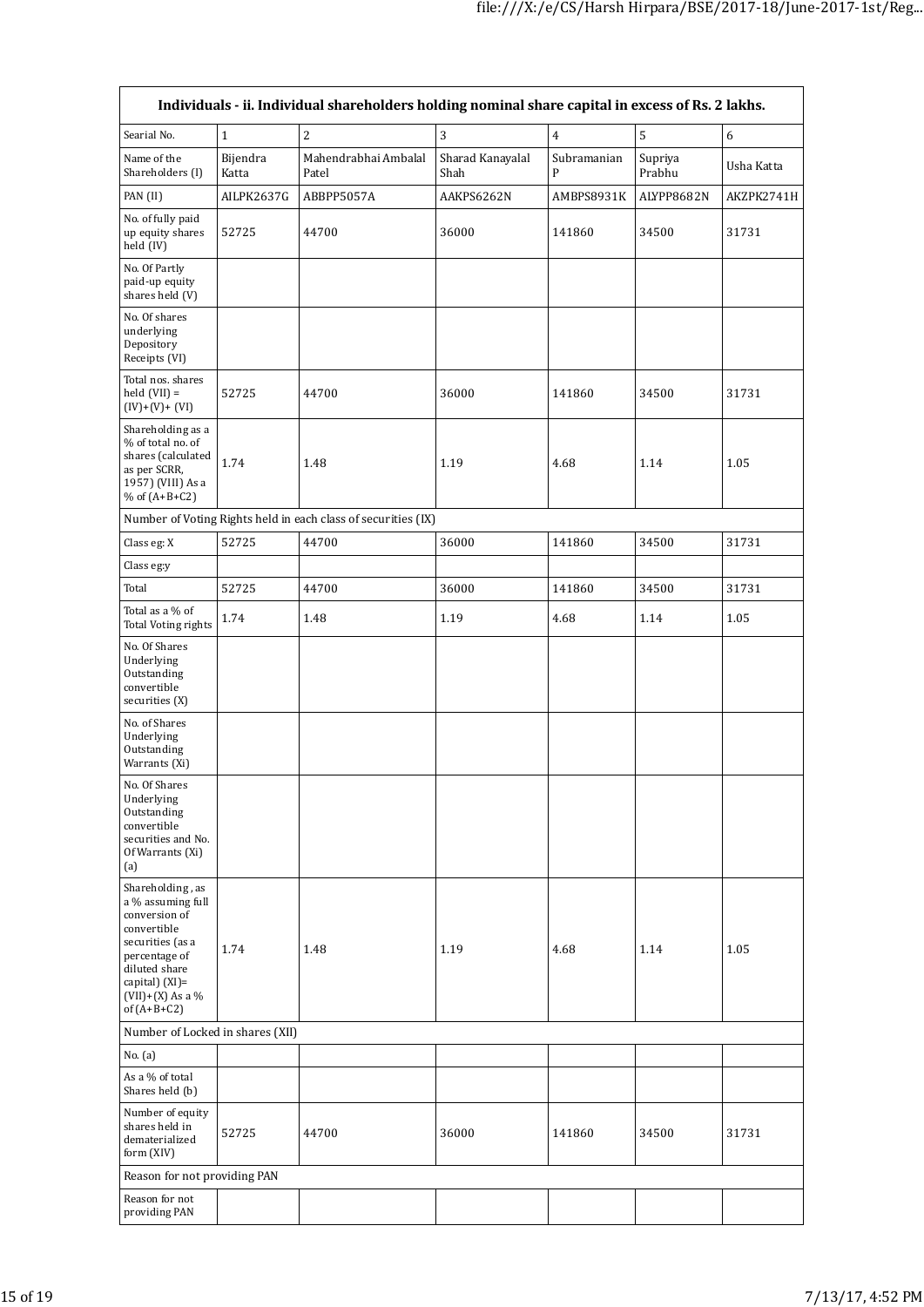| Individuals - ii. Individual shareholders holding nominal share capital in excess of Rs. 2 lakhs.                                                                                    |                                                               |  |  |  |  |  |
|--------------------------------------------------------------------------------------------------------------------------------------------------------------------------------------|---------------------------------------------------------------|--|--|--|--|--|
| Searial No.                                                                                                                                                                          |                                                               |  |  |  |  |  |
| Name of the<br>Shareholders (I)                                                                                                                                                      | Click here to go back                                         |  |  |  |  |  |
| PAN (II)                                                                                                                                                                             | Total                                                         |  |  |  |  |  |
| No. of fully paid<br>up equity shares<br>held (IV)                                                                                                                                   | 341516                                                        |  |  |  |  |  |
| No. Of Partly<br>paid-up equity<br>shares held (V)                                                                                                                                   |                                                               |  |  |  |  |  |
| No. Of shares<br>underlying<br>Depository<br>Receipts (VI)                                                                                                                           |                                                               |  |  |  |  |  |
| Total nos. shares<br>$held (VII) =$<br>$(IV)+(V)+(VI)$                                                                                                                               | 341516                                                        |  |  |  |  |  |
| Shareholding as a<br>% of total no. of<br>shares (calculated<br>as per SCRR,<br>1957) (VIII) As a<br>% of $(A+B+C2)$                                                                 | 11.28                                                         |  |  |  |  |  |
|                                                                                                                                                                                      | Number of Voting Rights held in each class of securities (IX) |  |  |  |  |  |
| Class eg: X                                                                                                                                                                          | 341516                                                        |  |  |  |  |  |
| Class eg:y                                                                                                                                                                           |                                                               |  |  |  |  |  |
| Total                                                                                                                                                                                | 341516                                                        |  |  |  |  |  |
| Total as a % of<br><b>Total Voting rights</b>                                                                                                                                        | 11.28                                                         |  |  |  |  |  |
| No. Of Shares<br>Underlying<br>Outstanding<br>convertible<br>securities (X)                                                                                                          |                                                               |  |  |  |  |  |
| No. of Shares<br>Underlying<br>Outstanding<br>Warrants (Xi)                                                                                                                          |                                                               |  |  |  |  |  |
| No. Of Shares<br>Underlying<br>Outstanding<br>convertible<br>securities and No.<br>Of Warrants (Xi)<br>(a)                                                                           |                                                               |  |  |  |  |  |
| Shareholding, as<br>a % assuming full<br>conversion of<br>convertible<br>securities (as a<br>percentage of<br>diluted share<br>capital) (XI)=<br>$(VII)+(X)$ As a %<br>of $(A+B+C2)$ | 11.28                                                         |  |  |  |  |  |
| Number of Locked in shares (XII)                                                                                                                                                     |                                                               |  |  |  |  |  |
| No. (a)                                                                                                                                                                              |                                                               |  |  |  |  |  |
| As a % of total<br>Shares held (b)                                                                                                                                                   |                                                               |  |  |  |  |  |
| Number of equity<br>shares held in<br>dematerialized<br>form (XIV)                                                                                                                   | 341516                                                        |  |  |  |  |  |
| Reason for not providing PAN                                                                                                                                                         |                                                               |  |  |  |  |  |
| Reason for not<br>providing PAN                                                                                                                                                      |                                                               |  |  |  |  |  |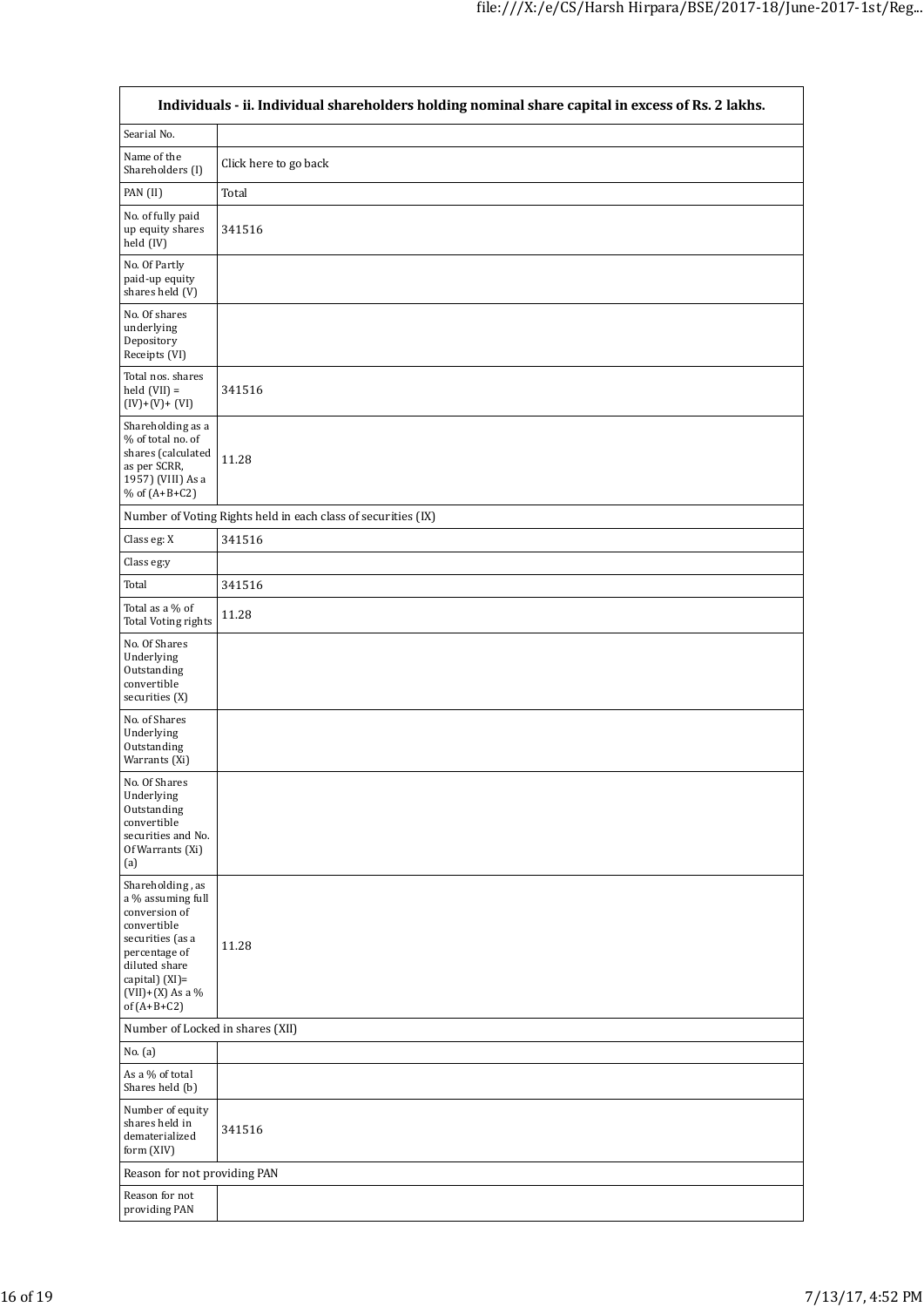| Any Other (specify)                                                                                                                                                                  |          |                     |                  |                     |                                           |                          |  |
|--------------------------------------------------------------------------------------------------------------------------------------------------------------------------------------|----------|---------------------|------------------|---------------------|-------------------------------------------|--------------------------|--|
| Searial No.                                                                                                                                                                          | $\,1\,$  | $\overline{c}$      | 3                | $\overline{4}$      | $\overline{5}$                            |                          |  |
| Category                                                                                                                                                                             | HUF      | NRI - Non-<br>Repat | $NRI -$<br>Repat | Clearing<br>Members | <b>Bodies Corporate</b>                   |                          |  |
| Category / More<br>than 1 percentage                                                                                                                                                 | Category | Category            | Category         | Category            | More than 1 percentage of<br>shareholding |                          |  |
| Name of the<br>Shareholders (I)                                                                                                                                                      |          |                     |                  |                     | Proeco Stockcom Private Limited           | Click here to go<br>back |  |
| PAN (II)                                                                                                                                                                             |          |                     |                  |                     | AAECP9567A                                | Total                    |  |
| No. of the<br>Shareholders (I)                                                                                                                                                       | 77       | 10                  | 21               | 38                  | $\mathbf{1}$                              | 146                      |  |
| No. of fully paid<br>up equity shares<br>held (IV)                                                                                                                                   | 61159    | 6799                | 16910            | 18357               | 45000                                     | 103225                   |  |
| No. Of Partly<br>paid-up equity<br>shares held (V)                                                                                                                                   |          |                     |                  |                     |                                           |                          |  |
| No. Of shares<br>underlying<br>Depository<br>Receipts (VI)                                                                                                                           |          |                     |                  |                     |                                           |                          |  |
| Total nos. shares<br>held $(VII) =$<br>$(IV)+(V)+(VI)$                                                                                                                               | 61159    | 6799                | 16910            | 18357               | 45000                                     | 103225                   |  |
| Shareholding as a<br>% of total no. of<br>shares (calculated<br>as per SCRR,<br>1957) (VIII) As a<br>% of $(A+B+C2)$                                                                 | 2.02     | 0.22                | 0.56             | 0.61                | 1.49                                      | 3.41                     |  |
| Number of Voting Rights held in each class of securities (IX)                                                                                                                        |          |                     |                  |                     |                                           |                          |  |
| Class eg: X                                                                                                                                                                          | 61159    | 6799                | 16910            | 18357               | 45000                                     | 103225                   |  |
| Class eg:y                                                                                                                                                                           |          |                     |                  |                     |                                           |                          |  |
| Total                                                                                                                                                                                | 61159    | 6799                | 16910            | 18357               | 45000                                     | 103225                   |  |
| Total as a % of<br>Total Voting rights                                                                                                                                               | 2.02     | 0.22                | 0.56             | 0.61                | 1.49                                      | 3.41                     |  |
| No. Of Shares<br>Underlying<br>Outstanding<br>convertible<br>securities (X)                                                                                                          |          |                     |                  |                     |                                           |                          |  |
| No. of Shares<br>Underlying<br>Outstanding<br>Warrants (Xi)                                                                                                                          |          |                     |                  |                     |                                           |                          |  |
| No. Of Shares<br>Underlying<br>Outstanding<br>convertible<br>securities and No.<br>Of Warrants (Xi)<br>(a)                                                                           |          |                     |                  |                     |                                           |                          |  |
| Shareholding, as<br>a % assuming full<br>conversion of<br>convertible<br>securities (as a<br>percentage of<br>diluted share<br>capital) (XI)=<br>$(VII)+(X)$ As a %<br>of $(A+B+C2)$ | 2.02     | 0.22                | 0.56             | 0.61                | 1.49                                      | 3.41                     |  |
| Number of Locked in shares (XII)                                                                                                                                                     |          |                     |                  |                     |                                           |                          |  |
| No. (a)                                                                                                                                                                              |          |                     |                  |                     |                                           |                          |  |
| As a % of total<br>Shares held (b)                                                                                                                                                   |          |                     |                  |                     |                                           |                          |  |